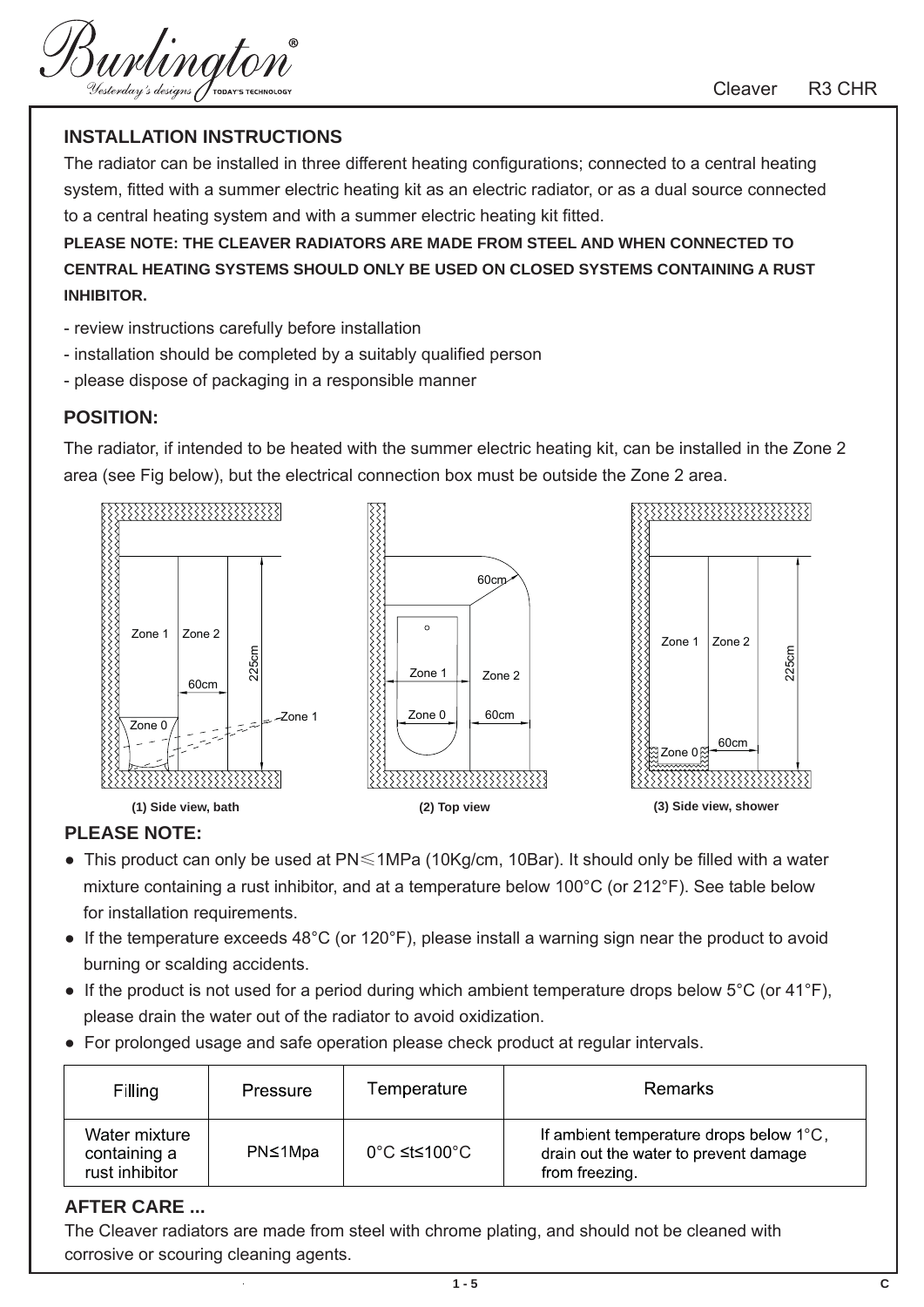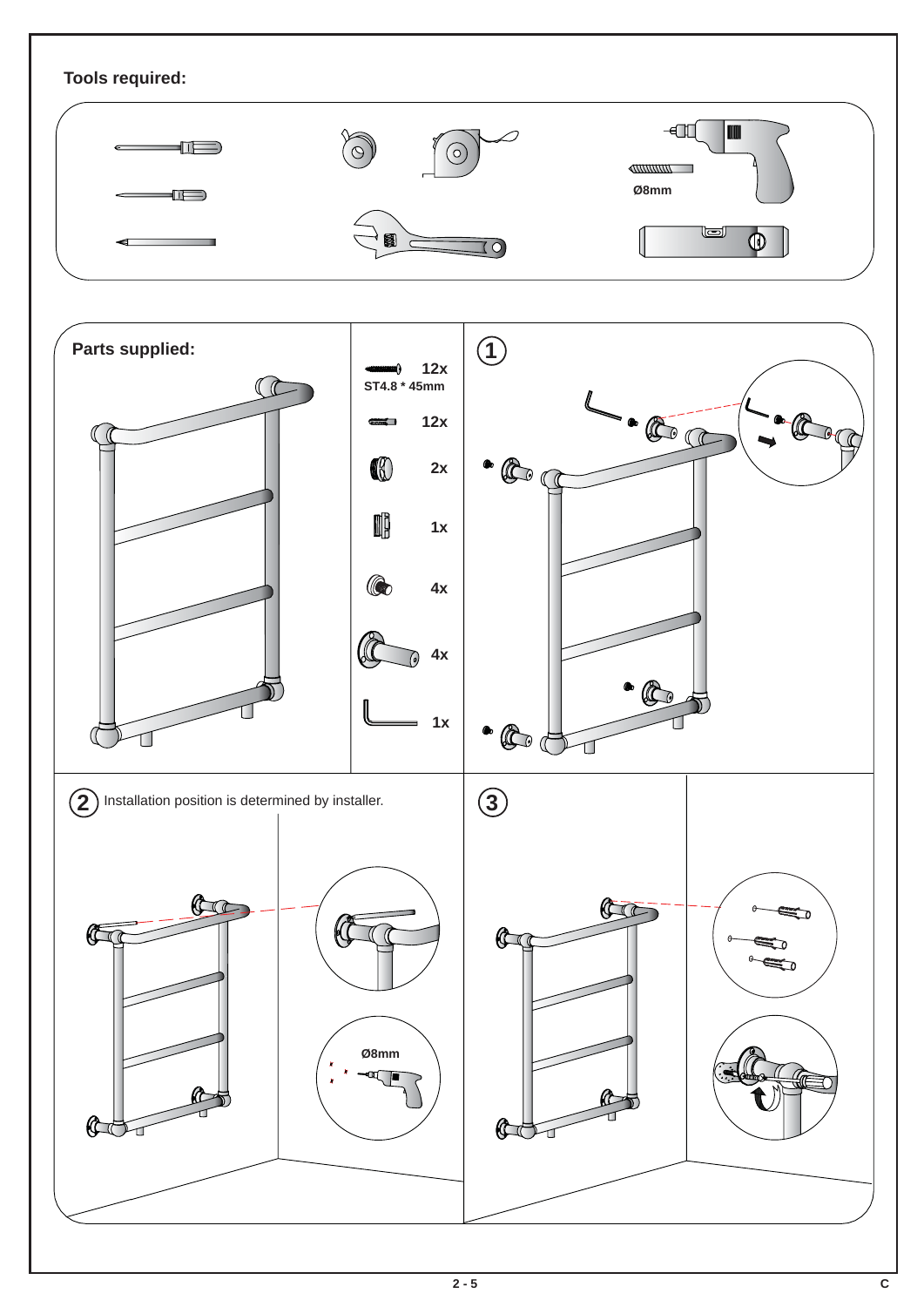# **Heated with the central heating system**

### **Parts required:**





The diagrams of control valve and the connecting pipe as shown above are for reference only, and should be purchased separately.

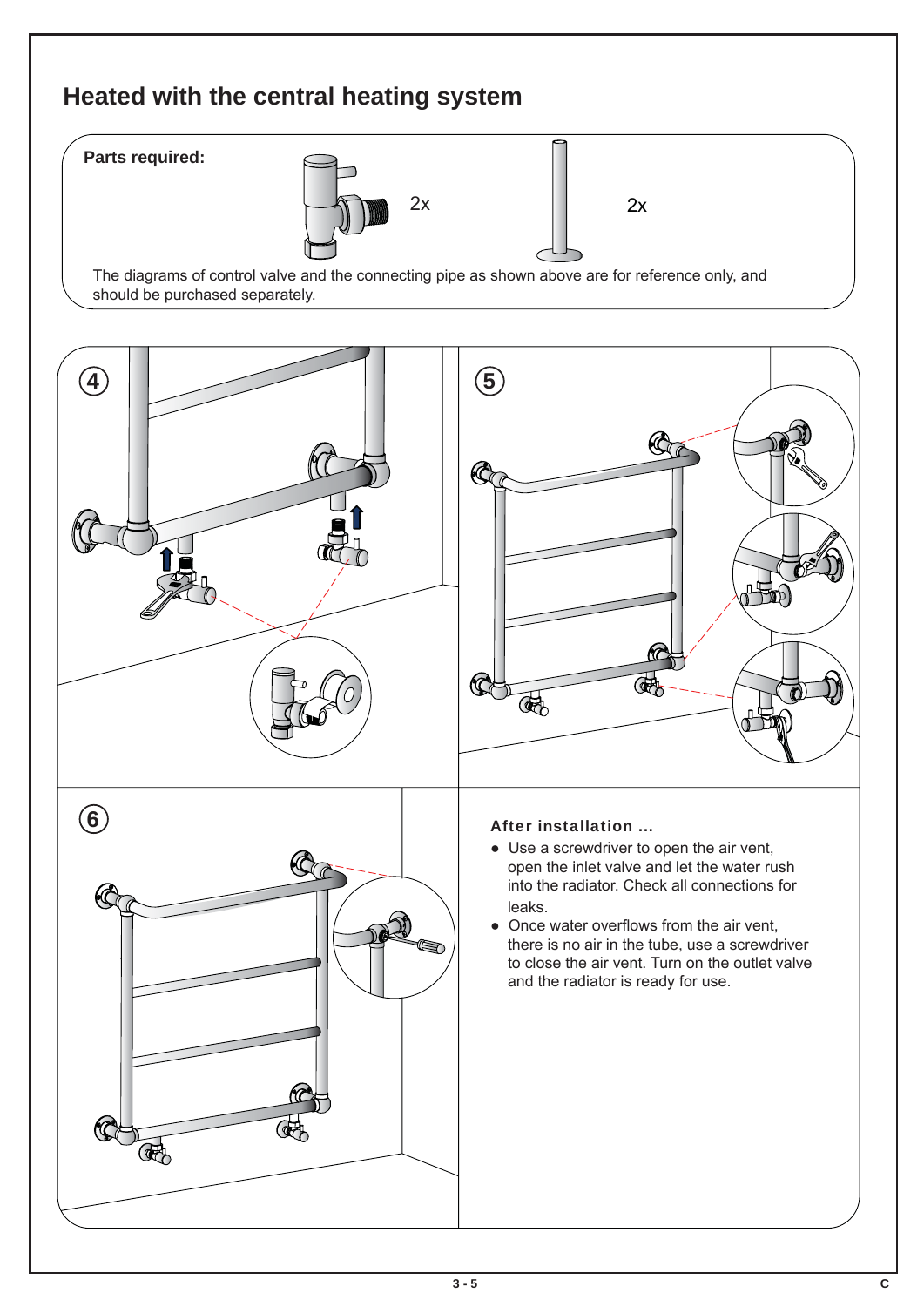## **Heated with the summer electric heating kit only**